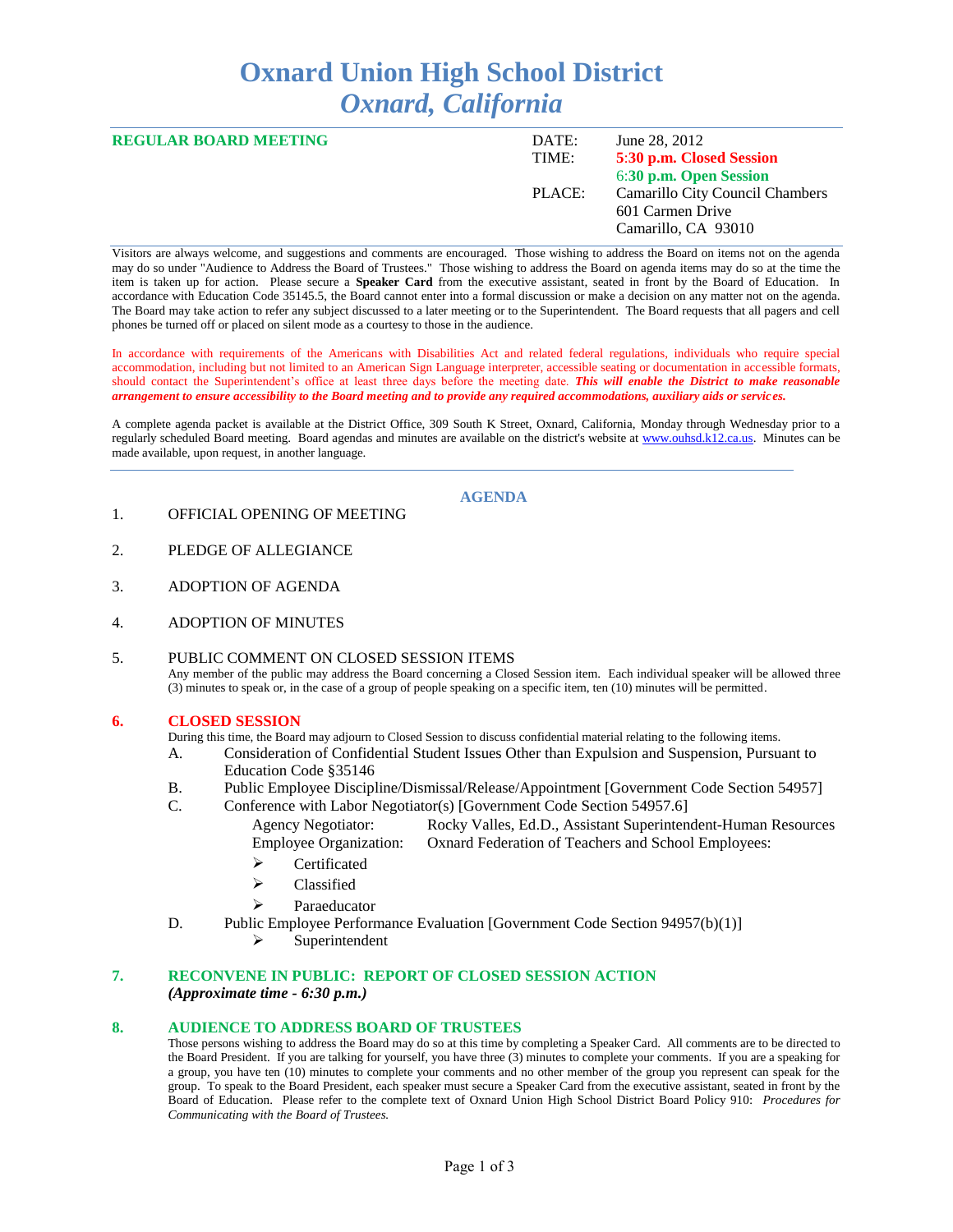Board Meeting Agenda June 28, 2012

## **9. PUBLIC HEARING**

Proposed Budget of Oxnard Union High School District of Ventura County for the Year Ending June 30, 2013

#### **10. SUPERINTENDENT'S REPORTS**

- A. *New Camarillo Area High School/Community Input*
- B. Board Report: *Student Interventions*
- C. Board Report: *Similar Schools Ranking*
- D. Superintendent's Report: *Year End Report*
- E. *Sunshine* of Initial Contract Proposal by the Oxnard Union High School District to the Oxnard Federation of Teachers and School Employees (OFTSE)
	- $\triangleright$  Classified Unit
	- $\triangleright$  Paraeducator Unit

#### **11. CONSENT CALENDAR**

- A. Consideration of Approval of Renewal of Lease Agreement with Child Development Resources of Ventura County, Inc. to Operate a Head Start Program on the Campus of Hueneme High School
- B. Consideration of Adopting an Approved List of Memberships, Conferences, Workshops or Meetings Board Members May Attend
- C. Consideration of Approval of Authorization of Signatures
- D. Consideration of Approval of Agreement between Oxnard Union High School District and The Via Group Inc. for Migrating from Microsoft Office Communication Server R2 to Microsoft Lync 2010
- E. Consideration of Approval of Bid Award and Contract for Geotechnical Engineering Soils Testing Services for New Camarillo Area Academy and Performing Arts Center Property to Koury Geotechnical Services, Inc.
- F. Consideration of Approval of Proposal from Red-Tail Ground Water Solutions, Inc. for Rio Mesa High School Water Distribution Service and Standby Inspection
- G. Consideration of Approval of Proposal from Red-Tail Ground Water Solutions, Inc. for Daily Chlorine Residual Readings on Water Distribution at Rio Mesa High School
- H. Consideration of Approval to Extend Agreement between Oxnard Union High School District and Nestle Waters
- I. Consideration of Approval of Revised Agreement between Oxnard Union High School District and Barry Schimmel, Ed. D, Consultant
- J. Consideration of Approval of Agreement between Oxnard Union High School District and Luna & Glushon for Legal Services
- K. Consideration of Approval of Donations, June 14 June 28, 2012
- L. Consideration of Approval of Purchase Orders and Direct Pays, June 14 June 28, 2012
- M. Consideration of Approval of Agreement between Oxnard Union High School District and Lozano Smith for Legal Services
- N. Consideration of Approval of Student Expulsion by Recommendation of the Administrative Panel
- O. Consideration of Approval of Stipulated Student Expulsion by Agreement of the School Principal, the Student, and the Students' Parent/Guardian, as per Board Policy 5144, Section 22
- P. Consideration of Approval of Student Readmission from Expulsion, as per Board Policy 5144, Section 16 N
- Q. Consideration of Approval of Non-Public School Placement for Student Case Number 41, According to the Recommendation of the Student's IEP Team and the Director of Special Education
- R. Consideration of Approval of Amendment One to the Client Agreement for Digital Curriculum Solutions between Apex Learning Inc. and Oxnard Union High School District
- S. Consideration of Approval of Waiver of CAHSEE Requirement for the Oxnard Union High School District Students with Disabilities